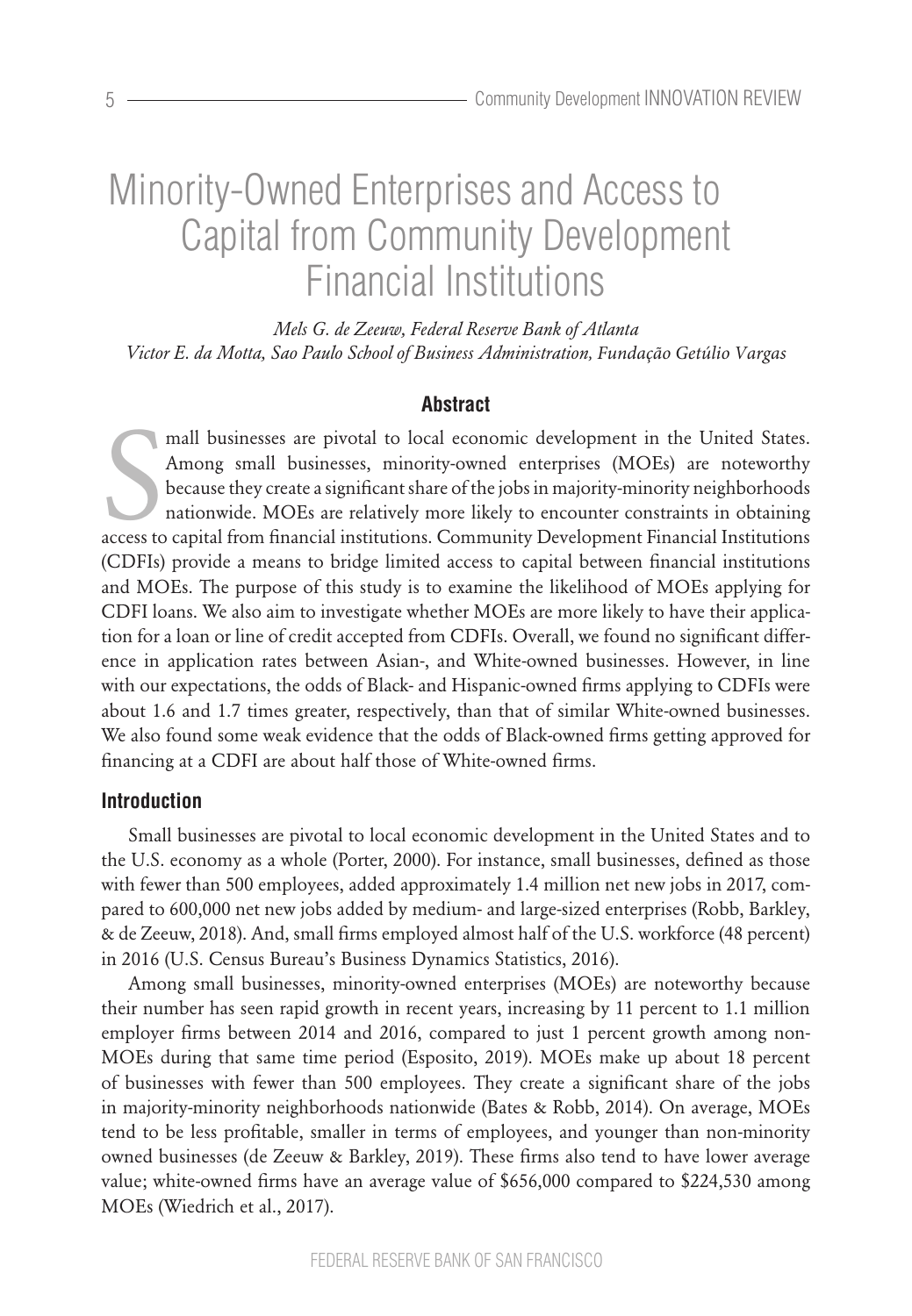MOEs are broadly defined as firms whose owners are not non-Hispanic or Latino<sup>1</sup> Whites, and include businesses owned by Black, Hispanic, Asian, and other ethnic and racial minority groups.2 This subgroup of small firms is especially important due to demographic changes in the U.S. Minorities comprise a fast-growing share of the U.S. population, growing from 33.9 percent in 2007 to 39 percent in 2017 (Robb et al., 2018). Although minority groups encompass a substantial share and despite the fast-growing rate of MOEs, business ownership rates among minorities are lower than those of non-Hispanic whites. For instance, in 2016, minority business owners owned 18.4 percent of small employer businesses with less than 500 employees (U.S. Census Bureau's Annual Survey of Entrepreneurs, 2016).

Focusing on minority small business ownership presents opportunities to expand the benefits of economic growth and mobility to groups of the U.S. population who, historically, were prevented from fully participating in the economy due to explicitly racist policies. For example, Black, Indigenous, and people of color were barred from accessing programs and resources that allowed White individuals to build wealth, such as VA and FHA mortgages, or other mortgage programs (Rothstein, 2017; Gordon, 2005).

Increased minority-owned enterprises may alleviate existing economic disparities along racial lines. Research suggests there is a relationship between the race or ethnicity of a business owner or hiring authority and employees hired (Stoll, Raphael, & Holzer, 2005). Additionally, an analysis of 2008 Survey of Income and Program Participation shows a smaller discrepancy in wealth between Black- and White-business owners, compared to the overall population wealth gap (Association for Enterprise Opportunity, 2017). This may indicate that an increased share of MOEs could contribute to both narrowing the differential unemployment rates, as well as wealth gaps that exist between White and minority households.

Much previous research has established positive links between (access to) capital and business startup rates, and business performance outcomes like greater sales, profits, employment, and higher survival rates (Black & Strahan, 2002; Evans & Jovanovic, 1989; Servon, Fairlie, Rastello, & Seely, 2010). However, MOEs are relatively more likely to encounter constraints in obtaining access to capital from financial institutions.

Several studies have documented these constraints as well as unobservable differences, including structural barriers and racial discrimination. Constraints include higher interest rates (Blanchard, Yinger, & Zhao, 2008), lower levels of wealth among minorities, lower access to capital among small businesses located in inner-city minority communities (Bates & Robb, 2016; Robb et al., 2018), as well as higher loan-application rejection rates of MOEs in comparison with equally creditworthy White-owned businesses, particularly at small and large banks (Blanchflower, Levine, & Zimmerman, 2003; de Zeeuw & Barkley, 2019; Mitchell & Pearce, 2011; Robb et al., 2018). Heavy concentration of Black-owned businesses in Black residential areas has contributed to their more limited access to bank credit (Bates, 1993; Immergluck, 2004). Findings consistently indicate that MOEs (particularly Black- and Hispanic-

6

<sup>1</sup> Hispanic or Latino is hereafter simplified to 'Hispanic'.

<sup>2</sup> We hereafter use the same definition for the terms minority- or non-minority.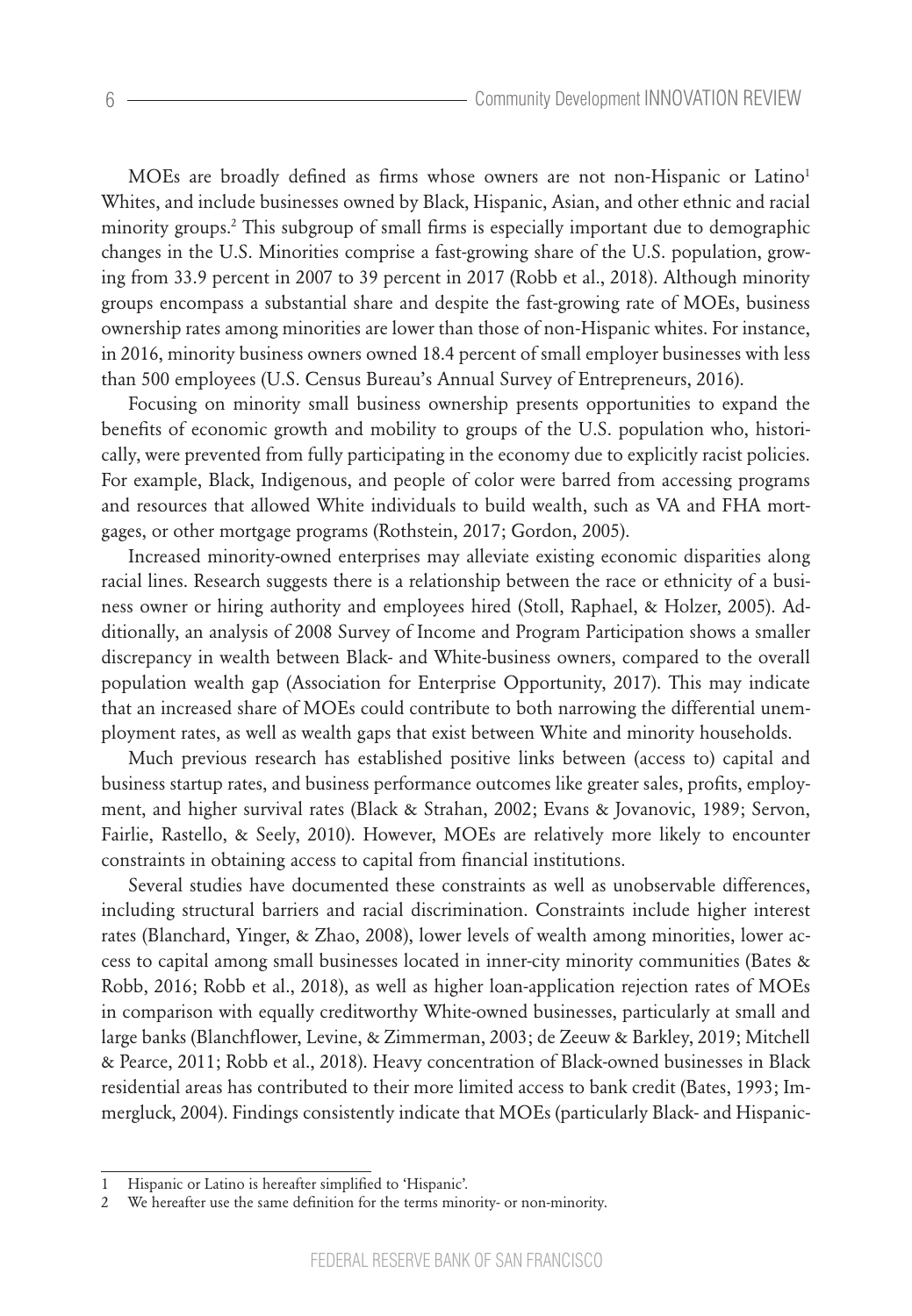owned enterprises) are more likely to have their application for capital rejected than Whiteowned businesses with identical risk-related traits (Blanchflower, 2009; Blanchflower et al., 2003; Cavalluzzo, Cavalluzzo, & Wolken, 2002; Cavalluzzo & Wolken, 2005).

When MOEs do receive bank financing, they receive, on average, lower loan amounts, pay higher interest rates, and have lower levels of satisfaction with their lenders than do their White counterparts (Bates & Robb, 2013; Federal Reserve Banks, 2019b). Additionally, owners of Black- and Hispanic-owned firms relied more frequently on their personal credit scores compared to owners of White-owned businesses but had lower average personal credit scores (de Zeeuw, 2019); and MOEs that did not apply for capital were significantly less likely than White-owned business owners to indicate they did so because they already had sufficient capital in place (de Zeeuw and Barkley, 2019). Finally, Hispanic-owned firms in particular, were more likely to turn to higher cost and less transparent financing products like cash advances and factoring (Federal Reserve Banks, 2019b)

Ensuring that MOEs have adequate access to capital is thus of increasing importance to job creation, economic growth and opportunity, and local economic development across the U.S. Community Development Financial Institutions (CDFIs) are mission-oriented lenders that promote financial inclusion in underserved communities and provide a means to bridge limited access to capital between financial institutions and MOEs. They include community development banks, credit unions, business and microenterprise loan funds, and venture capital funds. CDFIs' main social objectives include supporting job growth in low- and moderate-income neighborhoods and providing access to financial services for groups that are often excluded from entering loan contracts, such as minority-owned businesses (Affleck & Mellor, 2006). CDFIs aim to provide access to finance for small enterprises at affordable rates and thus contribute to revitalizing economic conditions in low- and moderate-income communities (Harger, Ross, & Stephens, 2019; Marshall, 2004)

CDFIs offer financial products and services, including lines of credit and term loans that are designed to support business needs, such as working capital and investments in fixed assets. In addition, many CDFIs provide pre- and post-investment technical assistance to help potential borrowers qualify for capital and help them prioritize projects with positive net present value.

Given the need for affordable capital for MOEs and the important role of CDFIs in this space, our overarching two research questions are as follows:

- 1) Are MOEs more likely to apply for a loan from CDFIs than non-MOEs?
- 2) Are MOEs more likely to have their loan application accepted by CDFIs than non-MOEs?

We hypothesize that MOEs, predominantly comprised of Black-owned, Hispanic-owned, and Asian-owned businesses, will be more likely to both apply for loans and have their loan application approved from CDFIs due to their mission of improving access to capital for minority-owned businesses.

7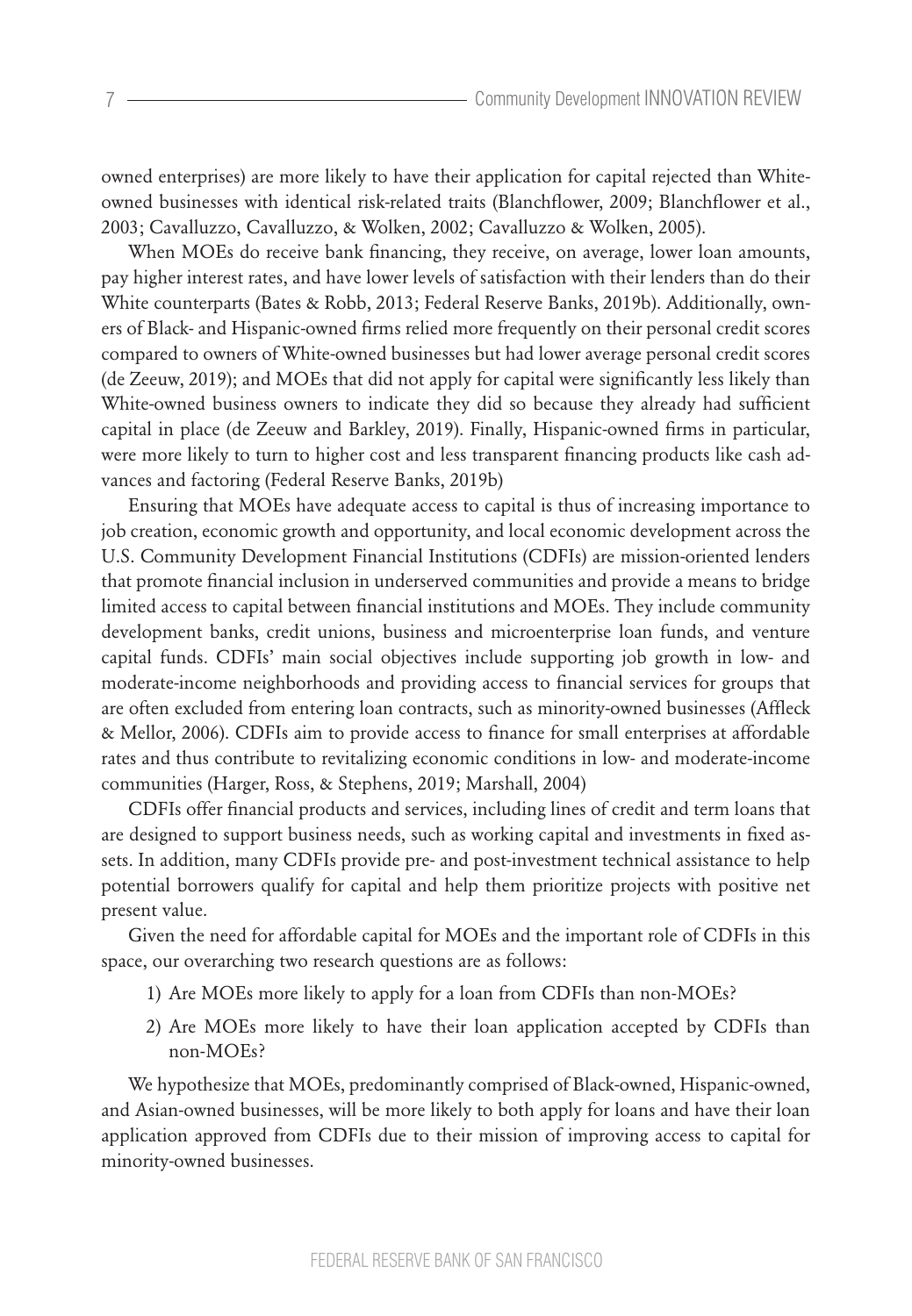Little quantitative research exists examining the impact of CDFIs providing access to capital for small minority-owned firms. One study found that in 2012, CDFIs made the majority of their loans to low-income or minority borrowers (Swack, Hangen, & Northrup, 2014). This includes 58 percent of business loans and 60 percent of business loan volume, and 83 percent of microfinance loans and 79 percent of microfinance loan volume. Additionally, CDFIs are much more likely to direct their business loans to economically distressed Census tracts compared to Community Reinvestment Act (CRA)-reported business loans, though the same study finds no difference in business loan volume to areas with a high concentration of minority inhabitants. However, the study does not make it clear to what extent minority-owned businesses are the beneficiaries of these trends, as it is limited to observations about the communities in which the businesses were located.

Another study that relies on data from the Federal Reserve's Small Business Credit Survey indicates that Black-owned enterprises are significantly more likely to apply to a CDFI for loans or lines of credit than White-owned firms. No significant difference in application rates was found for Asian- or Hispanic-owned businesses. The study, however, does not capture whether Black-owned businesses are more likely to have at least part of their loan application approved by a CDFI, due to low observation counts (de Zeeuw & Barkley, 2019).

Our study contributes to a better understanding of the relationship between minorityowned firms and access to CDFI loans, by taking into account the main characteristics of firms that are both more likely to apply for loans at CDFIs and more likely to be approved. This allows for an initial assessment of CDFIs' impact in increasing the availability of affordable capital for MOEs. Our study differs from the aforementioned studies by specifically focusing on CDFI loans rather than including other sources, such as loans from banks, credit unions, nonbank online lenders as well as relying on personal savings, family and friends, and other types of alternative financial sources.

#### **Methods**

### *Small Business Credit Survey (SBCS) Data*

To gain a better understanding of the financing experiences of small businesses that turn to CDFIs, we use 2016 through 2019 data from the Federal Reserve Banks' Small Business Credit Survey (SBCS). Each survey samples both nonemployer and employer businesses with less than 500 full- or part-time employees and poses questions on their performance and experiences in obtaining financing. One advantage of using SBCS data over, for instance, the transaction data from the CDFI Fund, is that it provides information on small business applicants that did not pursue financing at a CDFI, but rather turned elsewhere. This allows us to draw clearer distinctions between small businesses that did apply at a CDFI for a loan or line of credit and those that did not. This allows us to create a clearer picture of the population of small businesses that turn to CDFIs.

8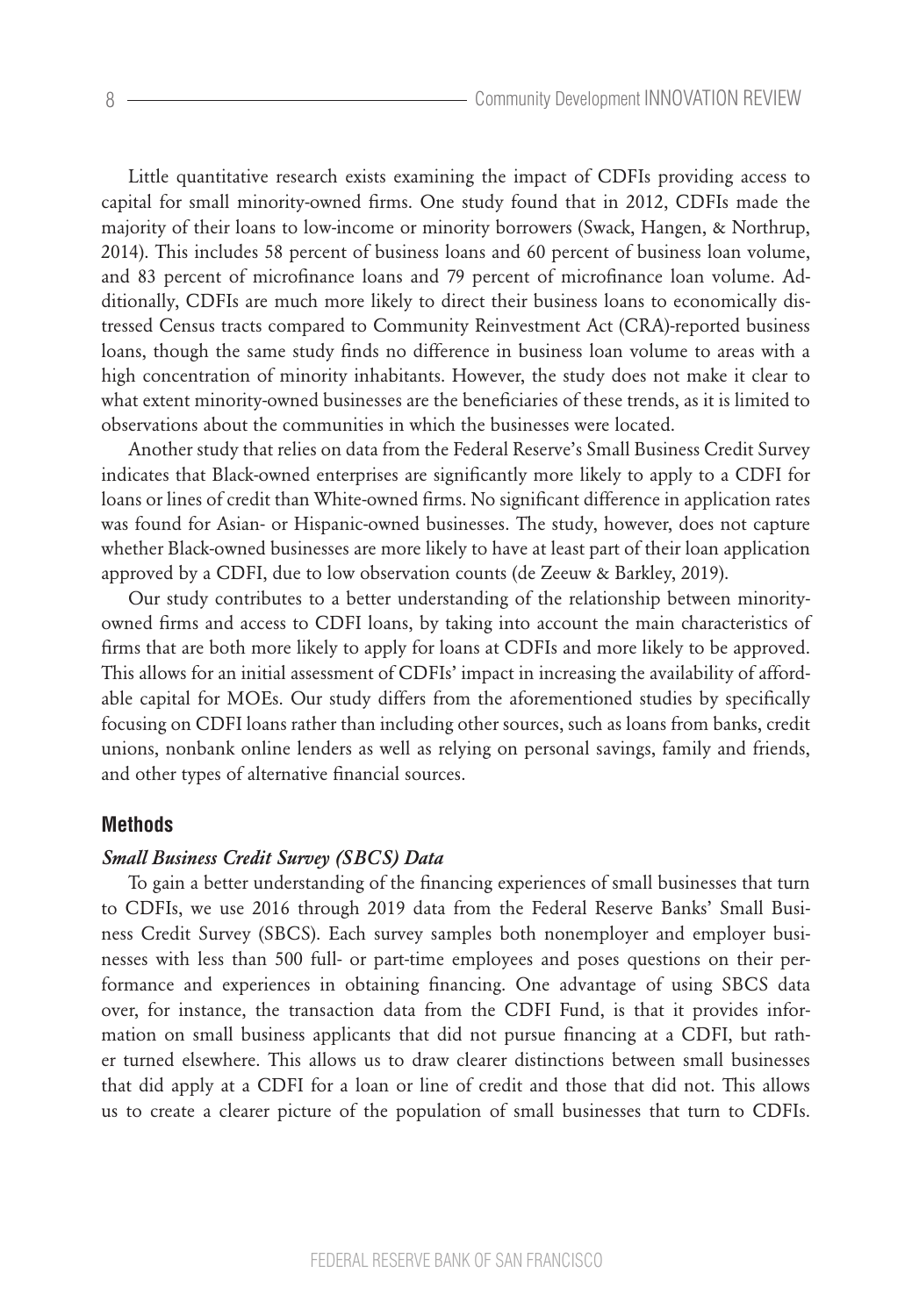#### *Empirical Analysis*

In order to evaluate whether MOEs are more likely to both apply for and obtain a loan from CDFIs, we performed two separate logistic estimations through the following equations:

 $Apply_i = \beta_0 + \beta_1 Size_i + \beta_2 CreditRisk_i + \beta_3 Rural_i + \beta_4 WomenOWned_i +$  $\beta_5$ Profitability<sub>i</sub> +  $\beta_6$ FirmAge<sub>i</sub> +  $\beta_7$ Industry<sub>i</sub> +  $\beta_8$ Race<sub>i</sub> +  $\beta_9$ ZipCode<sub>i</sub> +  $\beta_{10}$ VeteranStatus<sub>i</sub> +  $\beta_{11}$ year<sub>i</sub>  $(1)$ 

 $Approval_i = \beta_0 + \beta_1 Size_i + \beta_2 CreditRisk_i + \beta_3 Rural_i + \beta_4 WomenOwned_i +$  $\beta_5$ Profitability<sub>i</sub> +  $\beta_6$ FirmAge<sub>i</sub> +  $\beta_7$ Industry<sub>i</sub> +  $\beta_8$ Race<sub>i</sub> +  $\beta_9$ ZipCode<sub>i</sub> +  $\beta_{10}$ Collateral +  $\beta_{11}$ Debts<sub>i</sub> +  $\beta_{12}$ VeteranStatus<sub>i</sub> +  $\beta_{13}$ year<sub>i</sub>  $(2)$ 

Our estimations do not use survey weights, following the discussion outlined in Solon and colleagues (Solon, Haider, & Wooldridge, 2013). Our main empirical specifications focus on two dichotomous dependent variables. Our first outcome variable, apply, measures whether a small business that applied for a loan, line of credit, or cash advance did so at a CDFI; it is coded as 1 if an applicant firm filed an application at a CDFI, and 0 if it did so at another type of financial institution,<sup>3</sup> such as a bank, online lender, or a credit union. The second dependent variable, approval, indicates whether firms obtained at least part of a loan, line of credit, or cash advance application at a CDFI. It is coded as 1 if a small business received approval for at least some (more than 0 percent) of the financing amount it sought, and 0 if the application was rejected in its entirety.

## *Explanatory Variables*

The main explanatory variable of interest is race, a categorical variable for the race/ethnicity of the owner of the firm. We include three categories, Black- or African-American-owned,<sup>4</sup> Asian-owned and Hispanic-owned businesses (White-owned firms are the base group, as these are most numerous, and this allows us to address the central research question). In addition, we separately performed logistic estimation for the White- and Black-owned firm categories, to examine within-group differences. We do not provide this analysis for other racial and ethnic groups due to an insufficient number of observations.

Consistent with previous literature, the estimated econometric models utilized several independent variables, derived from the SBCS, that represent firm characteristics (Robb et al., 2018).

*Size* is a categorical variable that measures the number of full- or part-time employees (this does not include contractors) that are employed by a firm. The categories were 1-4, 5-9, 10-19, 20-49 and 50-499 employees. The models utilize observations for both nonemployer and businesses with employees, with nonemployers as the base group. Previous work has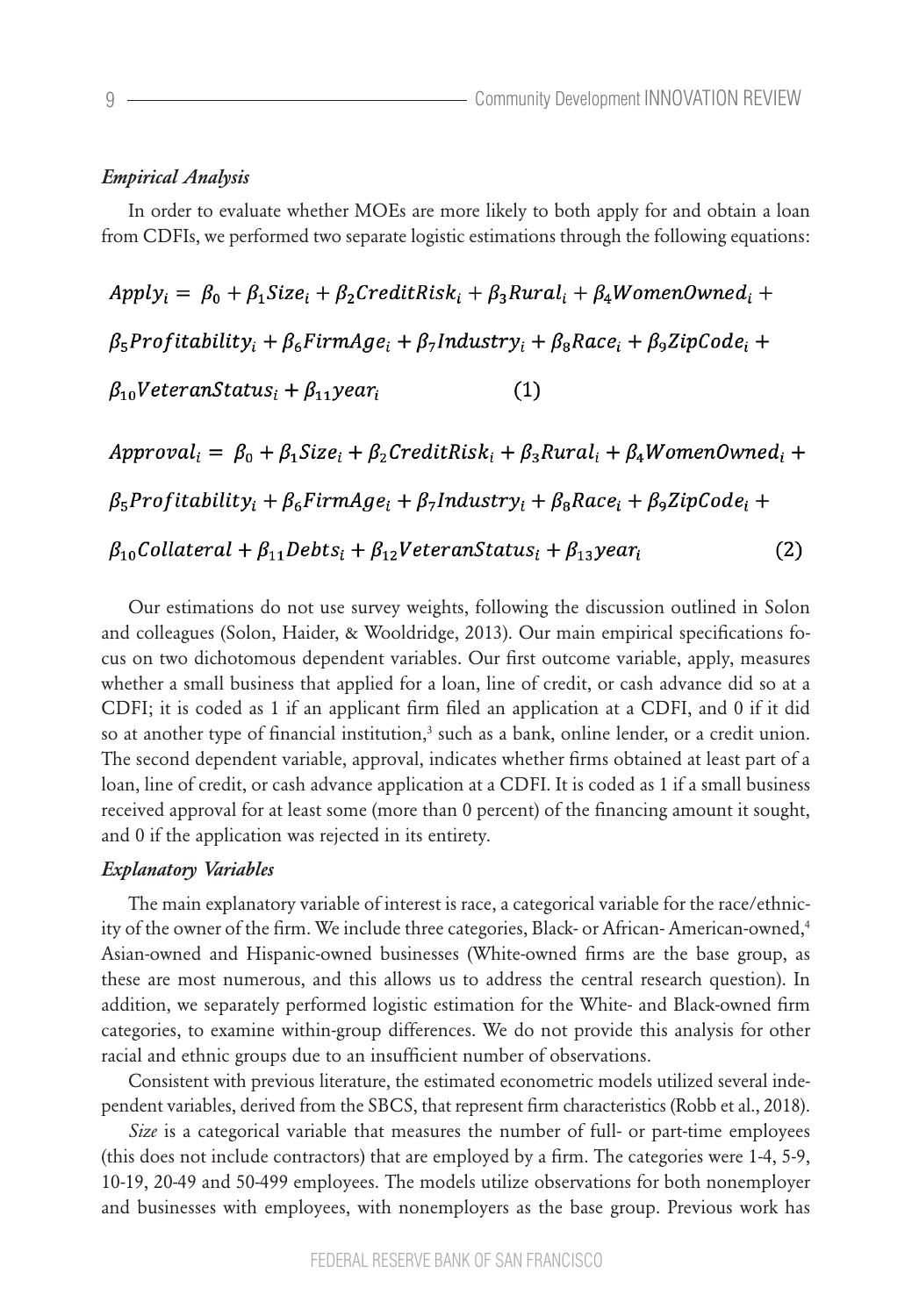found significant relationships between firm size and various aspects of small business borrowers' experiences and outcomes (Robb, Barkley, & de Zeeuw, 2018).

*CreditRisk* is a categorical variable that groups together firms based on their self-reported credit scores. Firms in the low credit risk category (the base group in the regression models) have either owners with personal FICO credit scores of 720 or above, or a business credit score of 80 through 100, which aligns with a methodology employed in Federal Reserve System Small Business Credit Survey reports. Firms in the 'medium risk' category have business credit scores of between 50 and 80, or owners' personal scores of between 620 and 720. Firms in the 'high risk' category have business scores of between 0 and 50, or owners' personal scores of below 620. Finally, this variable includes firms that did not report either credit score, to attempt to control for non-response bias. Credit scores are a key indicator lenders use in assessing the risk applicants pose to default on a loan or other debt instrument, and as such are crucial to include in any model that examines credit applications or approval. One caveat here is that some researchers have noted that after controlling for various firm characteristics, credit scores themselves are subject to upward racial bias (Henderson et al., 2015), though others have found no such bias exists, or have even found a downward bias since expectations-based credit score models under predicted payment delinquency among minority-owned businesses (Robb & Robinson, 2018).

*Rural* is a binary variable where 1 measures a firm located in a rural zip code, and 0 means a firm is situated in an urban zip code. This is based on a definition issued by the U.S. Centers for Medicare and Medicaid Services. Firms located in rural areas tend to have access to fewer bank branches, and such areas have seen an outsized share of bank branch closures, complicating access to credit for some firms (Federal Reserve Board of Governors, 2019). Overall, however, rural firms have been found to be more stable financially than firms in urban locations, more likely to report not applying for financing because of enough financing already in place, and more frequently receive approval for the entirety of their requested financing; all factors that may affect their interactions with CDFIs (McKay, Terry, & Corcoran, 2017).

*WomenOwned* is a binary variable as well, where 0 indicates a firm is male-owned, or ownership is equally shared, and 1 means a business is majority women-owned. A variety of factors related to the gender of a firm's ownership might also relate to these firms' interactions with CDFI lenders. For instance, women-owned firms have been found to have lower startup capital, lower profitability, fewer employees, lower business survival rates, and lower sales than businesses owned by men (Fairlie & Robb, 2009; Coleman & Robb, 2009). Additionally, women-owned businesses more frequently report not receiving all of the financing they applied for, more frequently turn to large banks for financing, and more frequently receive approval for their financing application from small banks (Battisto, Gines, & Mills, 2017).

*Profitability* is 0 if a firm operated at break-even or at a loss at the end of the previous calendar year, and 1 if a firm operated at a profit at that point. Profitability might affect the likelihood or reasons for a firm's financing application, as well as lenders' judgement of default risk.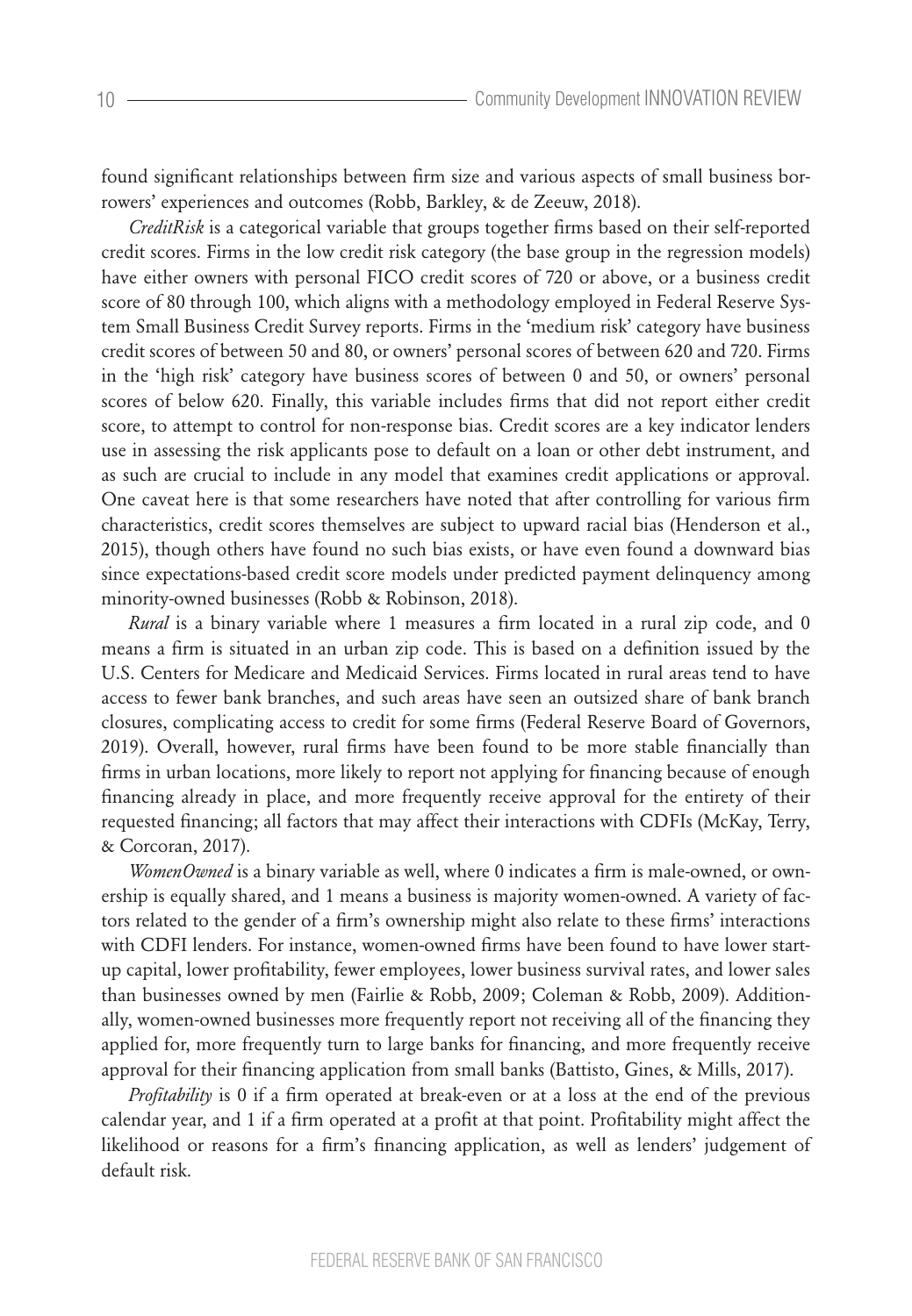*FirmAge* is a categorical variable that measures how long firms have been in business. The models use startups, or firms less than 3 years old as the base category, with older firms grouped as firms between 3 and 6 years, 6 and 11 years, 11 and 16 years, 16 and 21 years, and 21 years and older. Industry consists of eight categories of firms, including non-manufacturing goods production and associated services (Agriculture, Forestry, Fishing, and Hunting; Mining, Quarrying, and Oil and Gas Extraction; Utilities; Construction; Wholesale Trade; Transportation and Warehousing), manufacturing, retail, leisure and hospitality (Arts, Entertainment, and Recreation; Accommodation and Food Services), finance and insurance, healthcare and education, professional services and real estate (Information; Real Estate and Rental and Leasing; Professional, Scientific, and Technical Services; Management of Companies and Enterprises), and business support and consumer services (which includes firms in Administrative and Support and Waste Management and Remediation Services and Other Services).<sup>5</sup>

*LowIncome* is a binary variable that indicates whether a zip code was considered a low- or moderate- income area by the U.S. Centers for Medicare and Medicaid Services for the purpose of Qualified Health Plan (QHP) certification. Zip code is the most granular level of geographic data accessible to analysis in the SBCS. This variable is included since, as previously discussed, previous research has found that CDFIs have been more likely to direct business loans to more economically distressed geographies (Swack, Hangen, & Northrup, 2014).

*Collateral* is a 0 when a firm offered no collateral to secure debt, which is used as the base group. 1 indicates a firm put up business assets as collateral, and 2 means a firm put up a different type of collateral, such as personal assets, a personal guarantee, portions of future sales, or another type. Debts is a categorical variable that measures the level of outstanding debt a firm has, which could affect how risky lenders perceive a firm as. The base group is a firm with no outstanding debt, and the other categories for comparison are: \$1-\$25,000; \$25,000- \$100,000; \$100,000-\$250,000; \$250,000-\$1 million; and more than \$1 million.

Finally, *VeteranStatus* is a categorical variable that measures the extent to which a firm's ownership is comprised of veterans. Veterans have access to specialized small-business loan and grant programs, such as the Small Business Administration's Veterans Advantage loan program, which can affect how veteran-owned small businesses interact with different types of lenders. Previous research has found that the financing experiences of small veteran-owned firms differ from others in some aspects, including a lower likelihood of receiving approval for financing, and a greater likelihood of reporting dissatisfaction with their lenders (Robb, Barkley, & de Zeeuw, 2018).

## **Results**

Based on SBCS data, in 2019, about 3 percent of small employer firms that applied for financing did so at a CDFI (see table 1). This would represent about 74,000 employer firms, and 215,000 non-employer firms across the U.S. While much less prevalent than the role played by banks, online lenders, or credit unions, this still makes CDFIs a player in the

<sup>5</sup> For greater clarity on these industries and their two-digit NAICS codes, please see the appendix to Small Business Credit Survey Employer Firm, available at reports on www.fedsmallbusiness.org.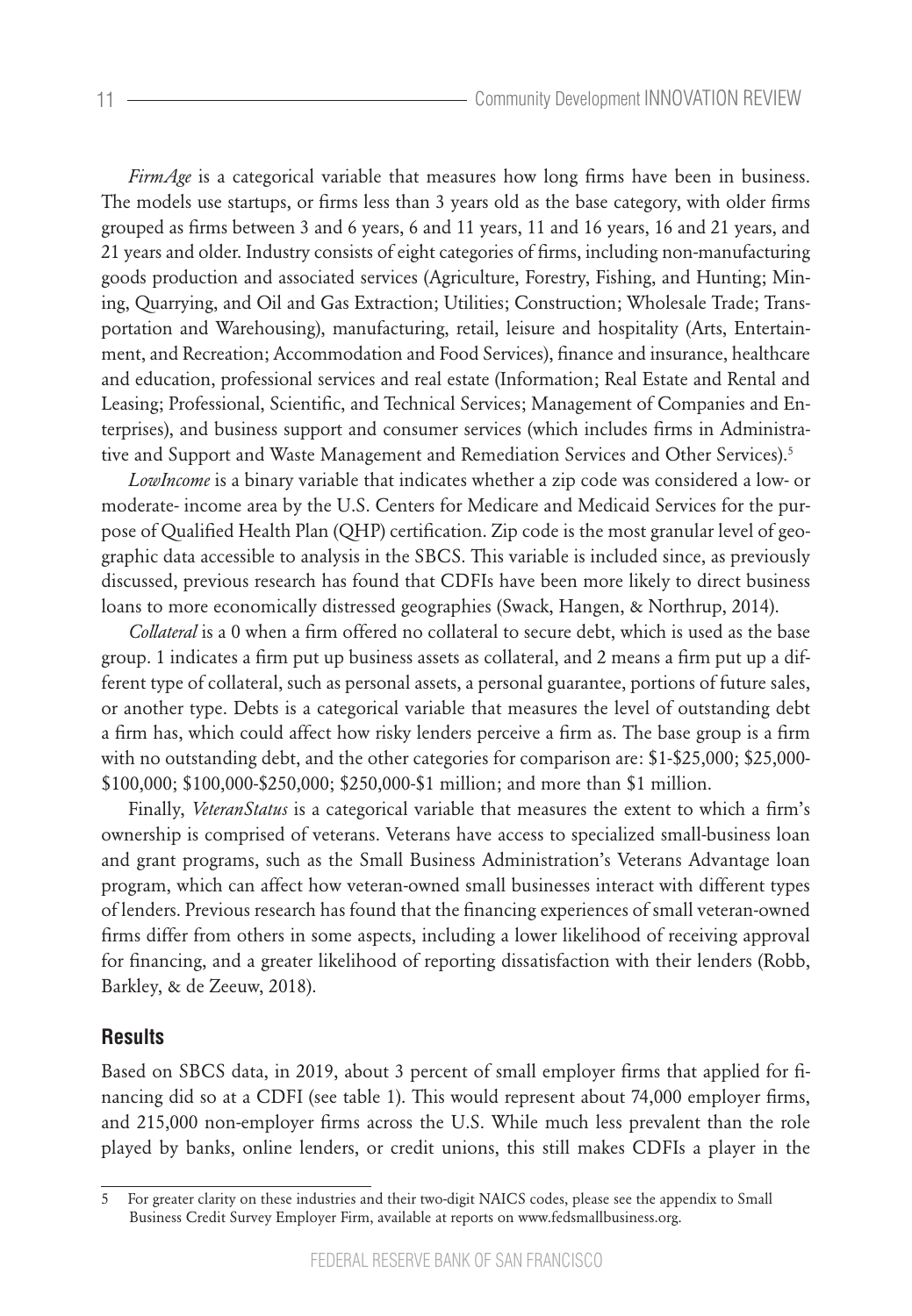small-business financing landscape (Federal Reserve Banks, 2019a). This is particularly the case for Black-owned firms; in 2019, about 5 percent of Black non-employer firm applicants applied at a CDFI for financing, and about 6 percent of those with employees did so. The shares of Black-owned employer firms that apply at a CDFI are significantly greater than that among White-owned employer firms for all years that the SBCS was deployed nationally (2016 through 2019). The share of nonemployer firms that apply to CDFIs is slightly higher than that among employer firms.

| <b>Employer Firms</b> |         |                 | <b>Nonemployer Firms</b> |         |                 |                 |
|-----------------------|---------|-----------------|--------------------------|---------|-----------------|-----------------|
| Year                  | Overall | White-<br>owned | Black-<br>owned          | Overall | White-<br>owned | Black-<br>owned |
| 2016                  | $4.3\%$ | $3.6\%$         | $10.3\%$                 | $7.1\%$ | $7.2\%$         | $12.2\%$        |
| 2017                  | $5.1\%$ | $4.2\%$         | 10.9%                    | $6.1\%$ | $5.3\%$         | $6.4\%$         |
| 2018                  | $5.2\%$ | $5.2\%$         | 17.0%                    | $6.6\%$ | $6.0\%$         | 8.9%            |
| 2019                  | $2.7\%$ | $2.5\%$         | $6.4\%$                  | $4.0\%$ | $4.1\%$         | $5.3\%$         |

# *Table 1: Share of Small Business Financing Applicants that Applied at a CDFI (by owner's race and survey year)*

*Source: Authors' calculations based on weighted SBCS data.*

## *Application Rates at CDFIs*

Using SBCS data, we uncover differences in CDFI application rates by firm type, owner's race and ethnicity, and income of neighborhood surrounding the business. Table 2 reports the four models. The first two examine differences between firm types for White-owned (N  $= 314$  for CDFI applicants, 8,202 for non-CDFI applicants), and Black-owned (N = 127 for CDFI-applicants, and 1,227 for non-CDFI applicants) firms. The third model examines all firms, and includes the racial/ethnic breakdown of a firm's ownership as an independent variable ( $N = 512$  for CDFI applicants, 10,500 for non-CDFI applicants). The fourth model adds a binary variable that measures whether an applicant firm was located in a low-income zip code ( $N = 339$  for CDFI applicants, 6,521 for non-CDFI applicants).<sup>6</sup>

Due to the problem of small-sample bias in maximum likelihood estimation, and to adjust for this bias inherent in rare events, we employ penalized maximum likelihood estimation, and report results as odds ratios. These indicate the relative likelihood of an outcome for a particular variable. Coefficients greater than 1 mean a higher relative likelihood, and those below 1 indicate a lower relative likelihood. The results for the models are displayed in table 2. All include pooled data for 2016 through 2019, and controls were added to account for differences over time.

<sup>6</sup> Based on data from the Centers for Medicare and Medicaid Services (CMS).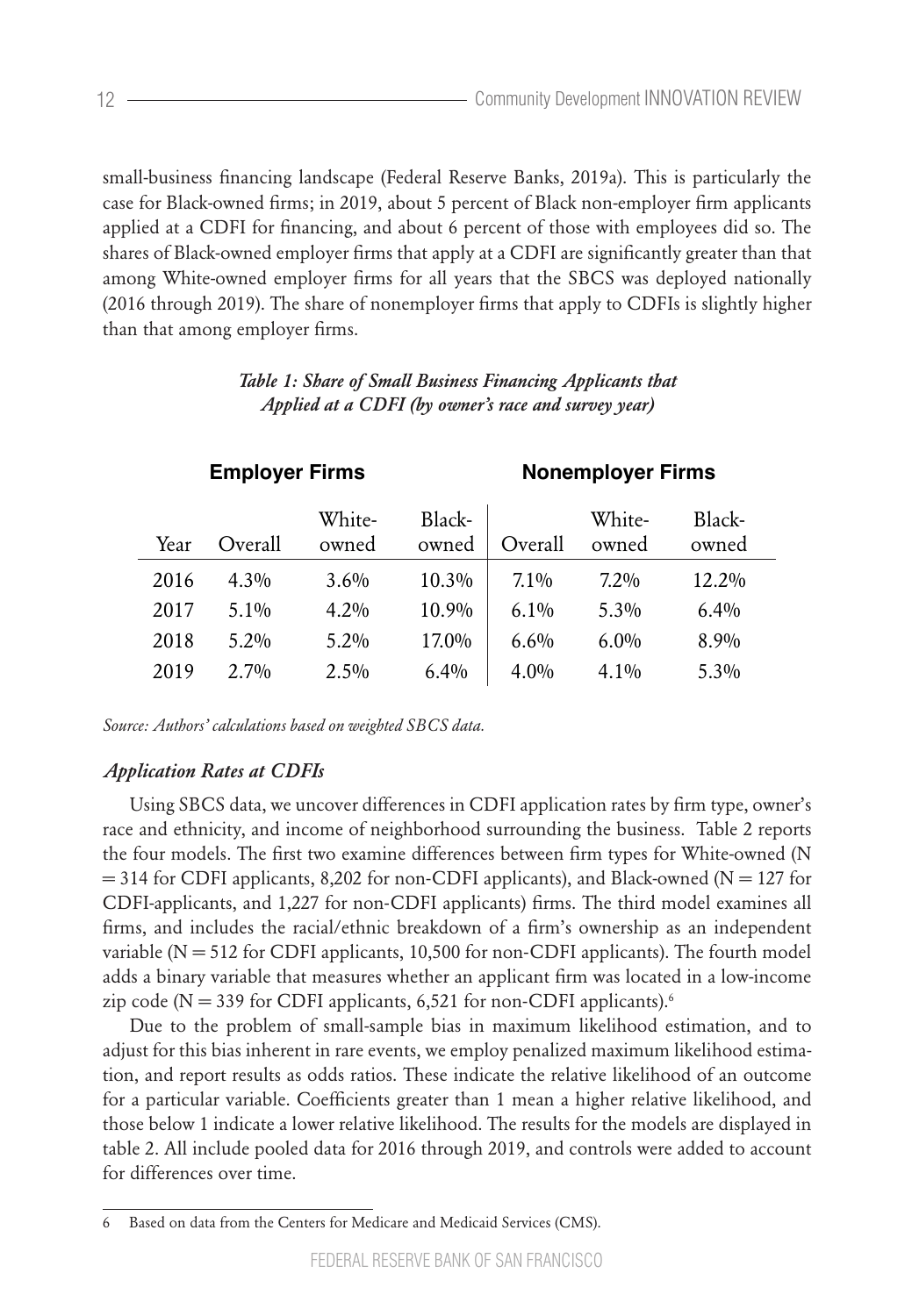For the first key variable; firm size, the findings suggest that there is no significant pattern of differences between small-business applicants in terms of firm size among Blackowned firms. However, among White-owned firms, the odds of businesses with more than 20 employees applying at a CDFI were about half that of non-employer firms. We find no significant differences in application rates between firms with less than 20 employees and non-employers. In these results, we see some evidence that CDFIs cater more to micro businesses. In line with previous research, we find that CDFIs are at least somewhat successful in reaching small businesses in communities that are facing economic challenges. The odds of businesses in low-income zip codes<sup>7</sup> applying to a CDFI for financing were about 1.3 times as great as those for similar businesses located in higher-income neighborhoods.

A notable insight from the results is that among Black-owned firms, those located in rural areas have significantly lower odds of applying for financing at a CDFI. Their odds are just 0.2 percent those of Black-owned firms located in urban areas. This indicates that rural Blackowned firms could be facing particular capital access issues. Overall, rural firms are somewhat less likely to apply to CDFIs. The odds of rural firms applying at a CDFI are just 0.76 those of firms in urban areas. Indeed, this conforms with previous findings on CDFI activities in rural areas. For instance, 20 percent of CDFIs solely serve rural areas (Wavering Corcoran, 2019); and CDFIs in rural geographies face lagging bank investment compared to peers in urban locales (Opportunity Finance Network, 2019). The results point to an opportunity for CDFIs to better reach businesses in rural areas, particularly rural Black-owned firms, as well as an opportunity for the CRA to work as a policy lever to increase the level of bank investment in rural CDFIs.

<sup>7</sup> The sample size drops considerably on the last column of table 2 due to missing information regarding lowincome zip codes.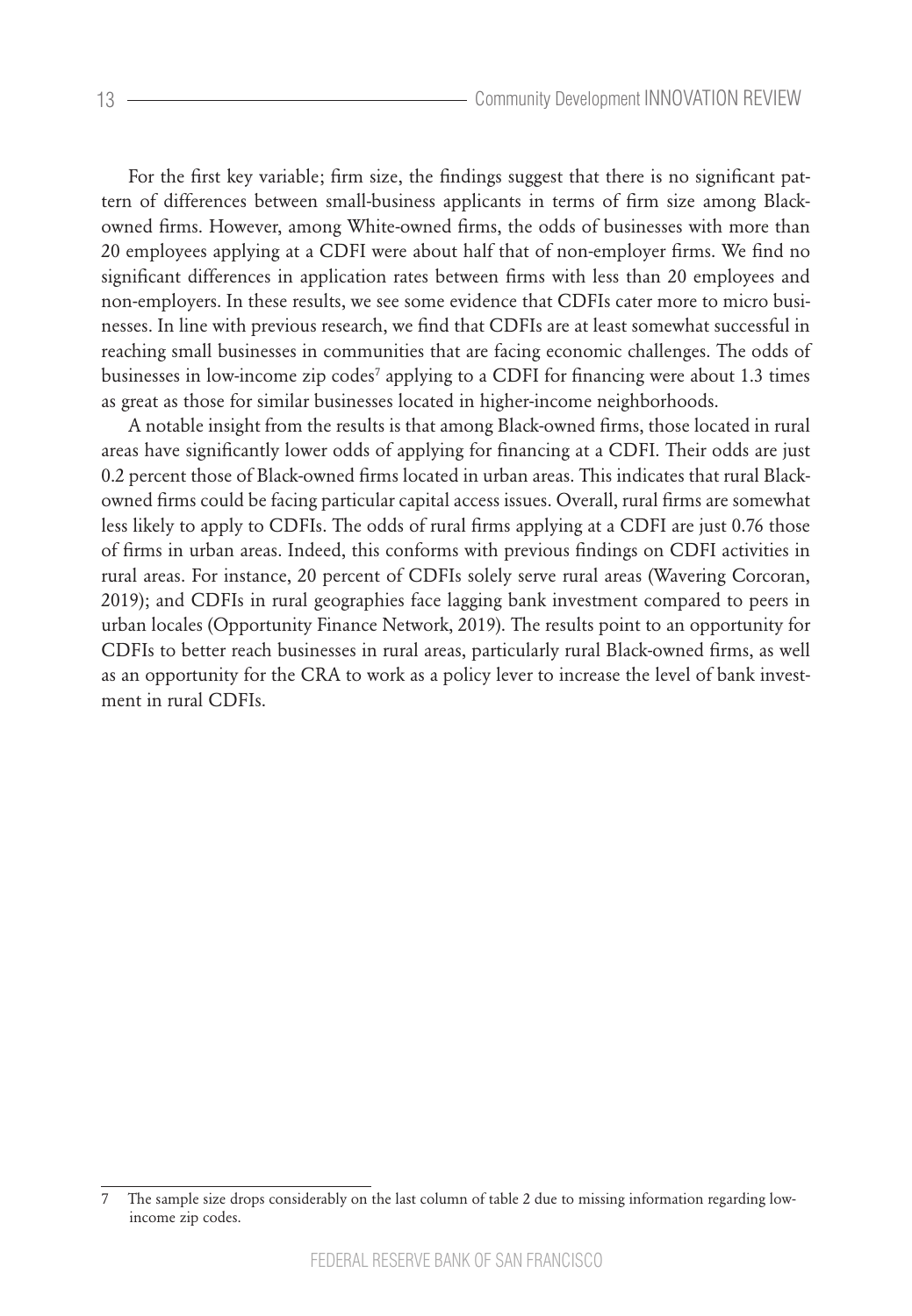| Key Covariates                                                                      | White-<br>Owned<br>Firms | Black-<br>Owned<br>Firms | All Firms  | All Firms (with<br>LMI zip code) |  |  |
|-------------------------------------------------------------------------------------|--------------------------|--------------------------|------------|----------------------------------|--|--|
| Size of Firm (Nonemployer is base group)                                            |                          |                          |            |                                  |  |  |
| 1-4 employees                                                                       | 0.845                    | 1.321                    | 1.010      | 1.043                            |  |  |
| 5-9 employees                                                                       | 0.773                    | 1.095                    | 0.938      | 0.905                            |  |  |
| 10-19 employees                                                                     | 0.876                    | 1.233                    | 0.943      | 0.798                            |  |  |
| 20-49 employees                                                                     | $0.470***$               | 0.492                    | $0.523***$ | $0.504***$                       |  |  |
| 50-499 employees                                                                    | $0.455**$                | 0.584                    | $0.568**$  | $0.608*$                         |  |  |
| Credit Risk (low risk is base group)                                                |                          |                          |            |                                  |  |  |
| Medium risk                                                                         | 1.583***                 | 1.458                    | 1.587***   | $1.608***$                       |  |  |
| High risk                                                                           | 1.470*                   | 1.275                    | 1.449**    | $1.504**$                        |  |  |
| Did not respond                                                                     | 1.212                    | 1.406                    | 1.134      | 1.070                            |  |  |
| Rural (urban is base group)                                                         | 0.994                    | $0.244*$                 | 0.887      | 0.758*                           |  |  |
| Female-owned (male-owned is base group)                                             | $1.406***$               | 1.168                    | $1.416***$ | 1.494 ***                        |  |  |
| Profitable (unprofitable is base group)                                             | 0.881                    | 0.893                    | 0.932      | 1.062                            |  |  |
| Age of Firm (0-2 years is base group)                                               |                          |                          |            |                                  |  |  |
| 3-5 years                                                                           | 0.958                    | 1.337                    | 0.968      | 0.882                            |  |  |
| 6-10 years                                                                          | $0.651**$                | 1.410                    | 0.783*     | 0.823                            |  |  |
| $11-15$ years                                                                       | $0.574**$                | 0.899                    | 0.598***   | $0.595**$                        |  |  |
| $16-20$ years                                                                       | 0.803                    | 0.946                    | $0.715*$   | 0.760                            |  |  |
| $21+ years$                                                                         | $0.327***$               | 1.075                    | $0.364***$ | $0.467***$                       |  |  |
| Industry (Non-manufacturing goods production and associated services is base group) |                          |                          |            |                                  |  |  |
| Manufacturing                                                                       | $2.189***$               | 1.098                    | 1.800***   | 1.515**                          |  |  |
| Retail                                                                              | 1.343                    | 1.319                    | 1.265      | 1.317                            |  |  |
| Leisure and hospitality                                                             | $1.770**$                | 1.662                    | $1.463**$  | 1.422                            |  |  |
| Finance and insurance                                                               | 0.529                    | 1.575                    | 0.790      | 0.776                            |  |  |
| Healthcare and education                                                            | 1.955***                 | $0.383**$                | 1.146      | 1.037                            |  |  |
| Professional services and real estate                                               | 0.885                    | 0.754                    | 0.844      | $0.703*$                         |  |  |
| Business support and consumer services                                              | 0.866                    | 0.763                    | 0.818      | 0.746                            |  |  |
| Race/Ethnicity of Firm Ownership (White-owned is base group)                        |                          |                          |            |                                  |  |  |
| <b>Black</b>                                                                        |                          |                          | 1.859***   | $1.677***$                       |  |  |
| Asian                                                                               |                          |                          | 1.377      | 1.270                            |  |  |
| Hispanic                                                                            |                          |                          | $1.420**$  | $1.562**$                        |  |  |
| <b>Low Income Zip Code</b>                                                          |                          |                          |            | $1.355**$                        |  |  |
|                                                                                     |                          |                          |            |                                  |  |  |

# *Table 2: Probability of Small Business Applicants Applying at a CDFI for a Loan, Line of Credit, or Cash Advance (Odds Ratios)*

Other Controls: Owner's Veteran Status, Survey Year (2016 through 2019)

| Observations                           | 1.354 | 11.012 | 6.860 |
|----------------------------------------|-------|--------|-------|
| *** $p<0.01$ , ** $p<0.05$ , * $p<0.1$ |       |        |       |

Note: Applicants applied for a loan, line of credit, or cash advance. Coefficients are displayed as odds ratios.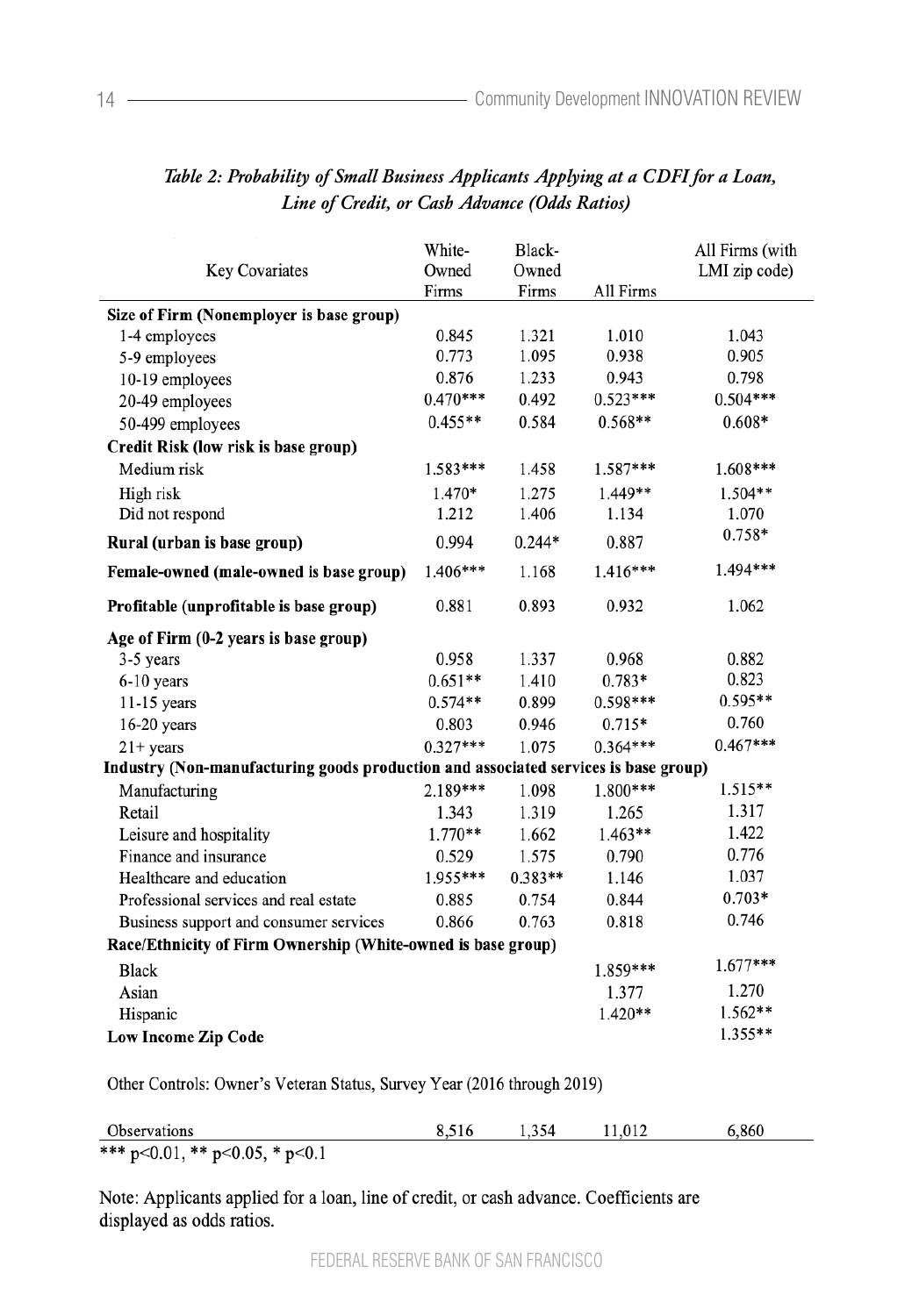Another interesting finding are the significant and positive coefficients on women-owned businesses. Among White-owned firms, women-owned businesses are significantly more likely to apply at a CDFI. Overall, the odds of women-owned businesses applying at a CDFI are about 1.5 times greater than those for similar male-owned businesses. Notably, we find no such significant differential among women- and male-Black-owned firms.

In addition, firms that are in the middle of the risk distribution, meaning firms with business credit scores of between 50 and 80, or owners' personal scores of between 620 and 720 have significantly greater odds of turning to CDFIs for financing. We also find some evidence that those businesses with the most challenging credit profiles, meaning owners' personal scores of below 620, or business scores of 0 to 50 have somewhat greater odds for applying at CDFIs. These findings provide some evidence that CDFIs are serving firms that may have a harder time obtaining credit at other types of financial institutions.

Overall, we found no significant difference in application rates between Asian- and White-owned businesses. However, in line with our expectations, the odds of Black-owned firms applying to CDFIs were about 1.7 times greater than that of similar White-owned businesses. Additionally, the odds of Hispanic-owned businesses applying to a CDFI were 1.6 times greater than White-owned firms. This indicates that businesses' access to financing through CDFIs differs by race and ethnicity, and that CDFIs with a mission to serve racial and ethnic minority borrowers could expand their reach among Asian business owners.

#### *Approval Rates at CDFIs*

Again using SBCS data, we then modeled CDFI approval rates by the race and ethnicity of a business' ownership, as well as the income-level of the neighborhood surrounding the business. The first model examines approvals for White-owned businesses ( $N = 208$  for firms with approval, and 50 for those rejected). The second examines only Black-owned firms (N  $=$  58 for those with approval, and 36 for those rejected). The third examines all firms (N  $=$ 311 for those with approval, and 97 for those rejected), and the final model adds a binary control for whether a firm's zip code is low-income  $(N = 205$  for firms with approval, and 67 for those rejected). The results for these models are displayed in table 3.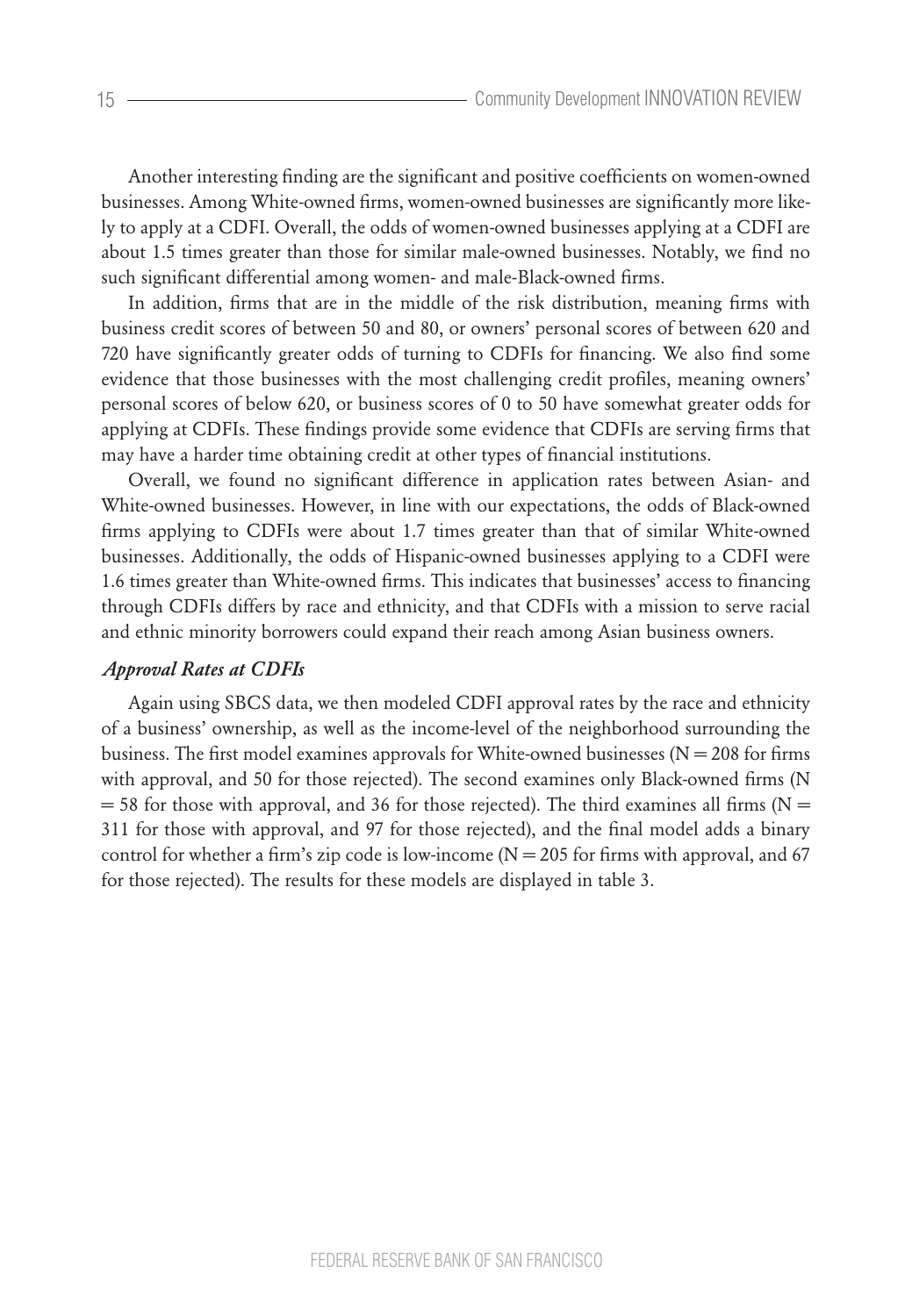|                                                                                     | White-     | Black-    |            | All Firms (with |  |  |  |
|-------------------------------------------------------------------------------------|------------|-----------|------------|-----------------|--|--|--|
| Key Covariates                                                                      | Owned      | Owned     |            | LMI zip code)   |  |  |  |
|                                                                                     | Firms      | Firms     | All Firms  |                 |  |  |  |
| Size of Firm (Nonemployer is base group)                                            |            |           |            |                 |  |  |  |
| 1-4 employees                                                                       | 0.845      | 1.321     | 1.010      | 1.043           |  |  |  |
| 5-9 employees                                                                       | 0.773      | 1.095     | 0.938      | 0.905           |  |  |  |
| 10-19 employees                                                                     | 0.876      | 1.233     | 0.943      | 0.798           |  |  |  |
| 20-49 employees                                                                     | $0.470***$ | 0.492     | $0.523***$ | $0.504***$      |  |  |  |
| 50-499 employees                                                                    | $0.455**$  | 0.584     | $0.568**$  | $0.608*$        |  |  |  |
| Credit Risk (low risk is base group)                                                |            |           |            |                 |  |  |  |
| Medium risk                                                                         | $1.583***$ | 1.458     | 1.587***   | $1.608***$      |  |  |  |
| High risk                                                                           | $1.470*$   | 1.275     | $1.449**$  | $1.504**$       |  |  |  |
| Did not respond                                                                     | 1.212      | 1.406     | 1.134      | 1.070           |  |  |  |
| Rural (urban is base group)                                                         | 0.994      | $0.244*$  | 0.887      | $0.758*$        |  |  |  |
| Female-owned (male-owned is base group)                                             | $1.406***$ | 1.168     | $1.416***$ | 1.494***        |  |  |  |
| Profitable (unprofitable is base group)                                             | 0.881      | 0.893     | 0.932      | 1.062           |  |  |  |
| Age of Firm (0-2 years is base group)                                               |            |           |            |                 |  |  |  |
| 3-5 years                                                                           | 0.958      | 1.337     | 0.968      | 0.882           |  |  |  |
| $6-10$ years                                                                        | $0.651**$  | 1.410     | $0.783*$   | 0.823           |  |  |  |
| $11-15$ years                                                                       | $0.574**$  | 0.899     | $0.598***$ | $0.595**$       |  |  |  |
| $16-20$ years                                                                       | 0.803      | 0.946     | $0.715*$   | 0.760           |  |  |  |
| $21+ years$                                                                         | $0.327***$ | 1.075     | $0.364***$ | $0.467***$      |  |  |  |
| Industry (Non-manufacturing goods production and associated services is base group) |            |           |            |                 |  |  |  |
| Manufacturing                                                                       | $2.189***$ | 1.098     | $1.800***$ | $1.515**$       |  |  |  |
| Retail                                                                              | 1.343      | 1.319     | 1.265      | 1.317           |  |  |  |
| Leisure and hospitality                                                             | $1.770**$  | 1.662     | $1.463**$  | 1.422           |  |  |  |
| Finance and insurance                                                               | 0.529      | 1.575     | 0.790      | 0.776           |  |  |  |
| Healthcare and education                                                            | 1.955***   | $0.383**$ | 1.146      | 1.037           |  |  |  |
| Professional services and real estate                                               | 0.885      | 0.754     | 0.844      | $0.703*$        |  |  |  |
| Business support and consumer services                                              | 0.866      | 0.763     | 0.818      | 0.746           |  |  |  |
| Race/Ethnicity of Firm Ownership (White-owned is base group)                        |            |           |            |                 |  |  |  |
| <b>Black</b>                                                                        |            |           | 1.859***   | $1.677***$      |  |  |  |
| Asian                                                                               |            |           | 1.377      | 1.270           |  |  |  |
| Hispanic                                                                            |            |           | $1.420**$  | $1.562**$       |  |  |  |
| <b>Low Income Zip Code</b>                                                          |            |           |            | $1.355**$       |  |  |  |
|                                                                                     |            |           |            |                 |  |  |  |

# *Table 3. Likelihood of Applicants Receiving Approval at a CDFI for at Least Part of the Loan, Line of Credit, or Cash Advance Requested (Odds Ratios)*

Other Controls: Owner's Veteran Status, Survey Year (2016 through 2019)

| <b>Observations</b>                    | 1.354 | 11.012 | 6.860 |
|----------------------------------------|-------|--------|-------|
| *** $p<0.01$ , ** $p<0.05$ , * $p<0.1$ |       |        |       |

Note: Applicants applied for a loan, line of credit, or cash advance. Coefficients are displayed as odds ratios.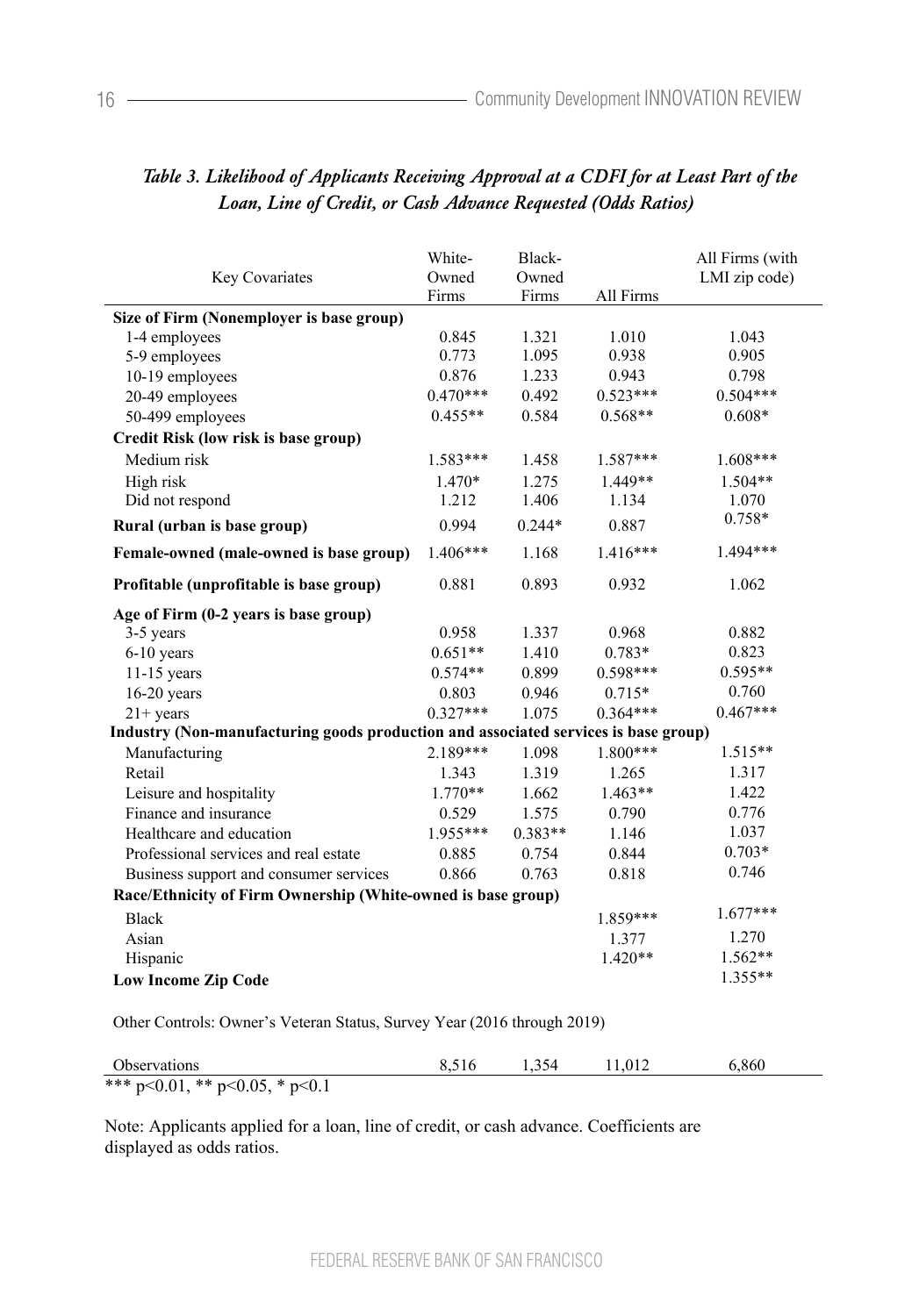Here as well, we employ penalized maximum likelihood estimation, given the relatively low sample sizes, and we report results as odds ratios. We find no significant difference in approval rates between similar firms located in- or outside of low-income zip codes.

Notably, we find some weak evidence that the odds of Black-owned firms getting approved for financing at a CDFI are about half those of White-owned firms, all else being equal. Given the mission of CDFIs, this finding is surprising and requires deeper investigation. One potential explanation might be found in the type of collateral firms offer. We find strongly significant relationships between firms that offer business assets as collateral and approval rates across almost all models, the notable exception being Black-owned businesses. We find that offering other types of collateral, such as personal guarantees, is not significantly related to loan approval outcomes. Black-owned firms are significantly less likely to offer business assets as collateral compared to White-owned firms among both employer and non-employer firms. In 2018, 50 percent of White-owned employer and 74 percent of Whiteowned non-employer firms with outstanding debt used business assets as collateral compared to just 29 and 16 percent of Black-owned firms, respectively (Federal Reserve Banks, 2019a). Unfortunately, the SBCS does not offer data on the size of the collateral offered, which, similar to the incidence, may differ between these types of firms as well. As described previously, differences in collateral may be a result of racial barriers to economic mobility and credit access that have contributed to a wealth gap between Whites and Blacks, on average. This could hamper minority entrepreneurs both directly and indirectly; in terms of more limited personal assets, and potentially more limited assets among the network of family and friends of minority-entrepreneurs, an important source of support for many small business startups. This requires further investigation.

## **Conclusion**

Although MOEs create a significant share of the jobs in majority-minority neighborhoods nationwide, they are relatively more likely to encounter constraints in obtaining access to capital from financial institutions. CDFIs can provide a means to bridge limited access to capital between financial institutions and MOEs. CDFIs' mission is to serve low- and moderate-income communities and individuals, and they aim to provide access to finance for small enterprises at affordable rates, and technical assistance. CDFIs are often well positioned to utilize relationships in the local community they serve, and are frequently able to operate more nimbly than larger financial institutions, which well-suits smaller businesses that need a more hands-on approach to become borrowers, or that lack application experience or networks at larger banks (Smith et al., 2008).

The purpose of this study was to examine the likelihood of MOEs applying for CDFI loans. We also aimed to investigate whether MOEs are more likely to have their application for a loan or line of credit accepted by CDFIs. Overall, we found no significant difference in application rates between Asian- and White-owned businesses. However, in line with our expectations, Black- and Hispanic-owned firms were more likely to apply for CDFI loans than similar Whiteowned businesses, though this relationship is reversed for Black-owned firms in rural areas.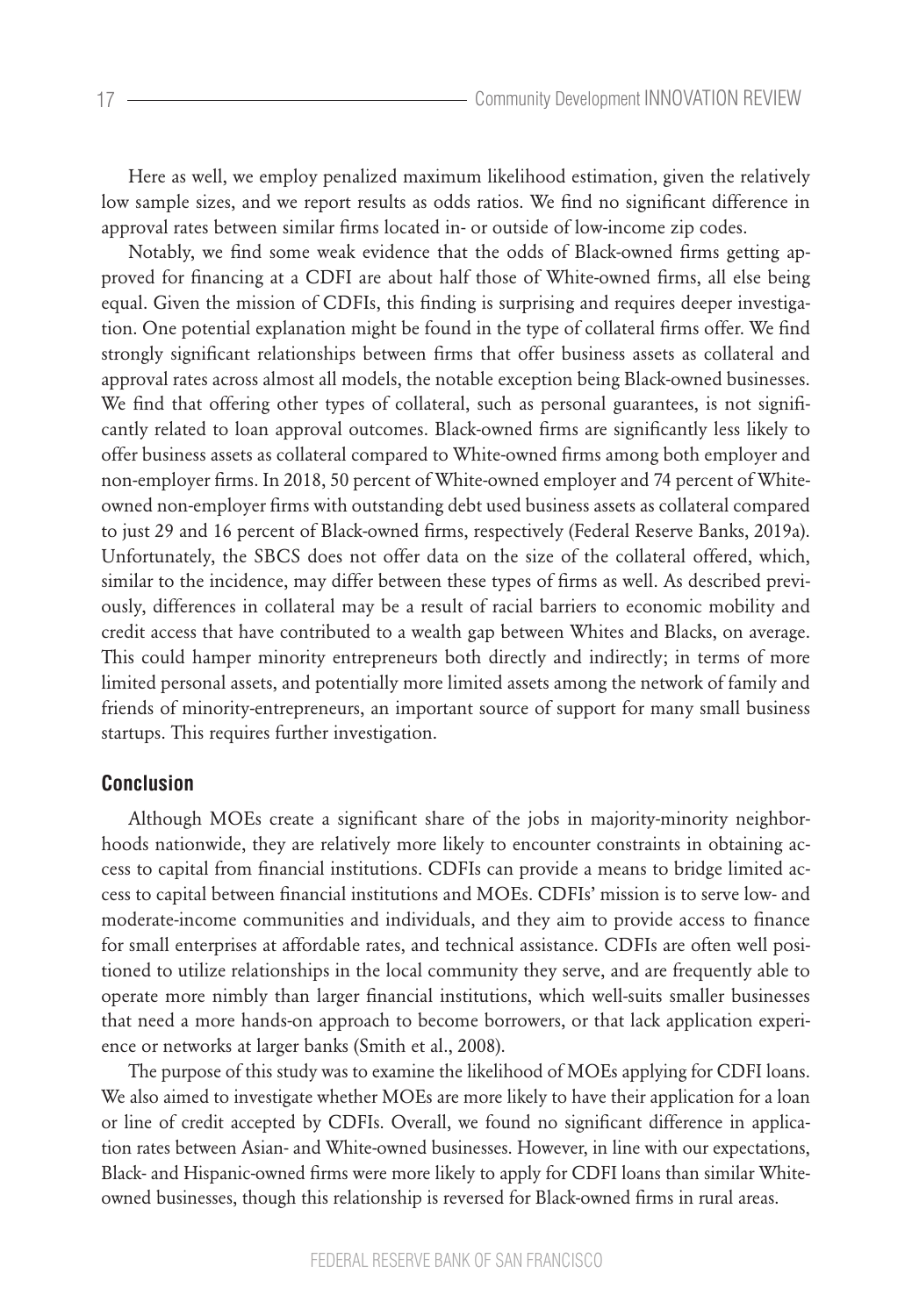However, we also found some weak evidence that Black-owned enterprises were less likely to get approved for a CDFI loan than similar White-owned firms. A potential explanation for this finding is that Black-owned firms are significantly less likely to pledge collateral guarantees, which may be related to aforementioned racial wealth disparities. Unfortunately, one of the limitations in the SBCS data is that the value of such collateral offered, or a business owners' personal assets is unknown. This requires further analysis. Given this result, CDFIs could expand their financial and entrepreneurship coaching and technical assistance, and better target this at minority-entrepreneurs, and at Black-owned businesses in particular.

Better collaboration between CDFIs and larger financial institutions or Minority Depository Institutions (MDIs) could contribute to more extensive credit provision for MOEs. In low-wealth neighborhoods, business credit needs frequently exceed the capacity of CDFIs operating there, particularly given the greater resource demands that more extensive relationship-based lending combined with technical assistance to less experienced small business borrowers requires.

Large banks could develop more extensive partnerships with CDFIs, to better leverage their ability to act as agile and innovative lenders on the front line in low-wealth areas and expand their ability to develop more flexible loan products and programs. The CRA in particular could act as a policy lever to aid CDFIs to address apparent access gaps for Black-owned firms in rural areas. MDIs could be particularly well-positioned to expand the reach of MOE financing by CDFIs, or in general. To investigate this potential, future research could examine the experiences of minority-owned small business borrowers at such institutions.

Finally, policymakers that aim to increase the flow of financing for MOEs could further subsidize CDFI operations and capital pools, such as by increasing the amount of capital made available through the CDFI fund, and could earmark at least parts of such capital for programs that increase small business lending to MOEs (Smith et al., 2008).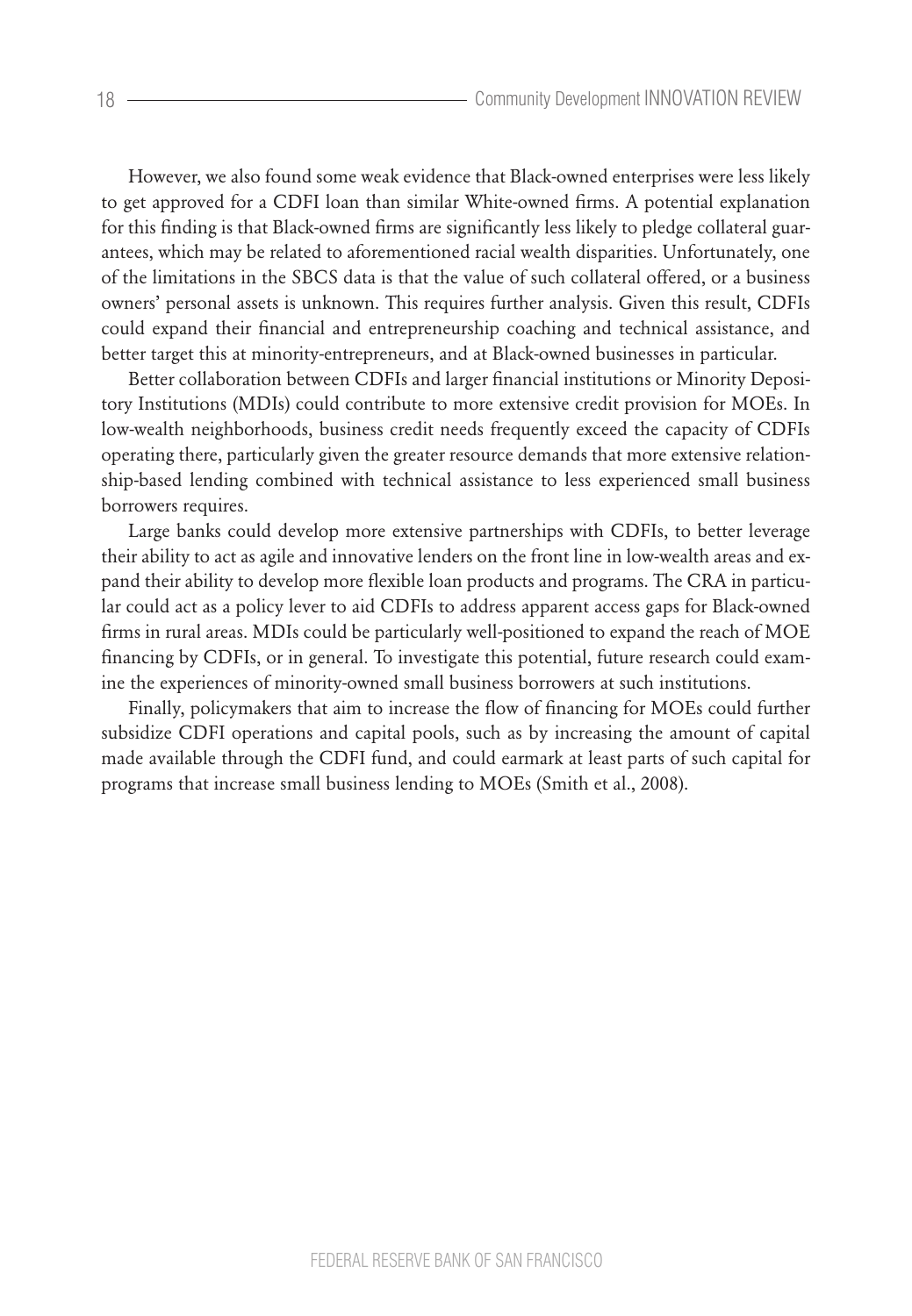# **References**

- Affleck, A. & Mellor, M. (2006). Community development finance: A neo-market solution to social exclusion? *Journal of Social Policy*, *35*(2), 303–319. Retrieved from https://doi.org/10.1017/ S0047279405009542
- Association for Enterprise Opportunity (2017). The Tapestry of Black Business Ownership in America: Untapped Opportunities for Success. Retrieved from https://www.aeoworks.org/wpcontent/uploads/2019/03/AEO\_Black\_Owned\_Business\_Report\_02\_16\_17\_FOR\_WEB.pdf
- Bates, T. (1993). Banking on Black Enterprise: The Potential of Emerging Firms for Revitalizing Urban Economies. Joint Center for Political and Economic Studies.
- Bates, T. & Robb, A. (2013). Greater Access to Capital Is Needed to Unleash the Local Economic Development Potential of Minority-Owned Businesses. *Economic Development Quarterly*, 27(3), 250–259. Retrieved from https://doi.org/10.1177/0891242413477188
- Bates, T. & Robb, A. (2014). Small-business viability in America's urban minority communities. *Urban Studies*, *51*(13), 2844–2862. Retrieved from https://doi.org/10.1177/0042098013514462
- Bates, T. & Robb, A. (2016). Impacts of Owner Race and Geographic Context on Access to Small-Business Financing. *Economic Development Quarterly*, *30*(2), 159–170. Retrieved from https://doi. org/10.1177/0891242415620484
- Battisto, J., Gines, D., & Kramer Mills, C. (2017). Small Business Credit Survey: Report on Women-Owned Firms. Federal Reserve System.
- Black, S. E. & Strahan, P. E. (2002). Entrepreneurship and Bank Credit Availiability. *Journal of Finance*, *57*(6), 2807–2833.
- Blanchard, L., Zhao, B., & Yinger, J. (2008). Do lenders discriminate against minority and woman entrepreneurs? *Journal of Urban Economics*, 63(2), 467-497.
- Blanchflower, D. G. (2009). Minority self-employment in the United States and the impact of affirmative action programs. *Annals of Finance*, *5*(3–4), 361–396. Retrieved from https://doi. org/10.1007/s10436-008-0099-1
- Blanchflower, D. G., Levine, P. B., & Zimmerman, D. J. (2003). Discrimination in the small-business credit market. *Review of Economics and Statistics*, *85*(4), 930–943. Retrieved from https://doi. org/10.1162/003465303772815835
- Cavalluzzo, K. S., Cavalluzzo, L. C., & Wolken, J. D. (2002). Competition, Small Business Financing, and Discrimination: Evidence from a New Survey. *The Journal of Business*, *75*(4), 641–679. Retrieved from https://doi.org/10.1086/341638
- Cavalluzzo, K. & Wolken, J. (2005). Small business loan turndowns, personal wealth, and discrimination. *Journal of Business*, *78*(6), 2153–2177. Retrieved from https://doi. org/10.1086/497045
- Coleman, S. & Robb, A. M. (2009). A comparison of new firm financing by gender: evidence from the Kauffman Firm Survey data. Small Business Economics, 33, 397-411. Retrieved from https:// doi.org/10.1007/s11187-009-9205-7
- de Zeeuw, M. (2019). Small Business Credit Survey: 2019 Report on Minority-Owned Firms. Federal Reserve Bank of Atlanta.
- de Zeeuw, M. & Barkley, B. (2019). Mind the Gap: Minority-Owned Small Businesses' Financing Experiences in 2018. *Consumer & Community Context*, *1*(2), 13–21.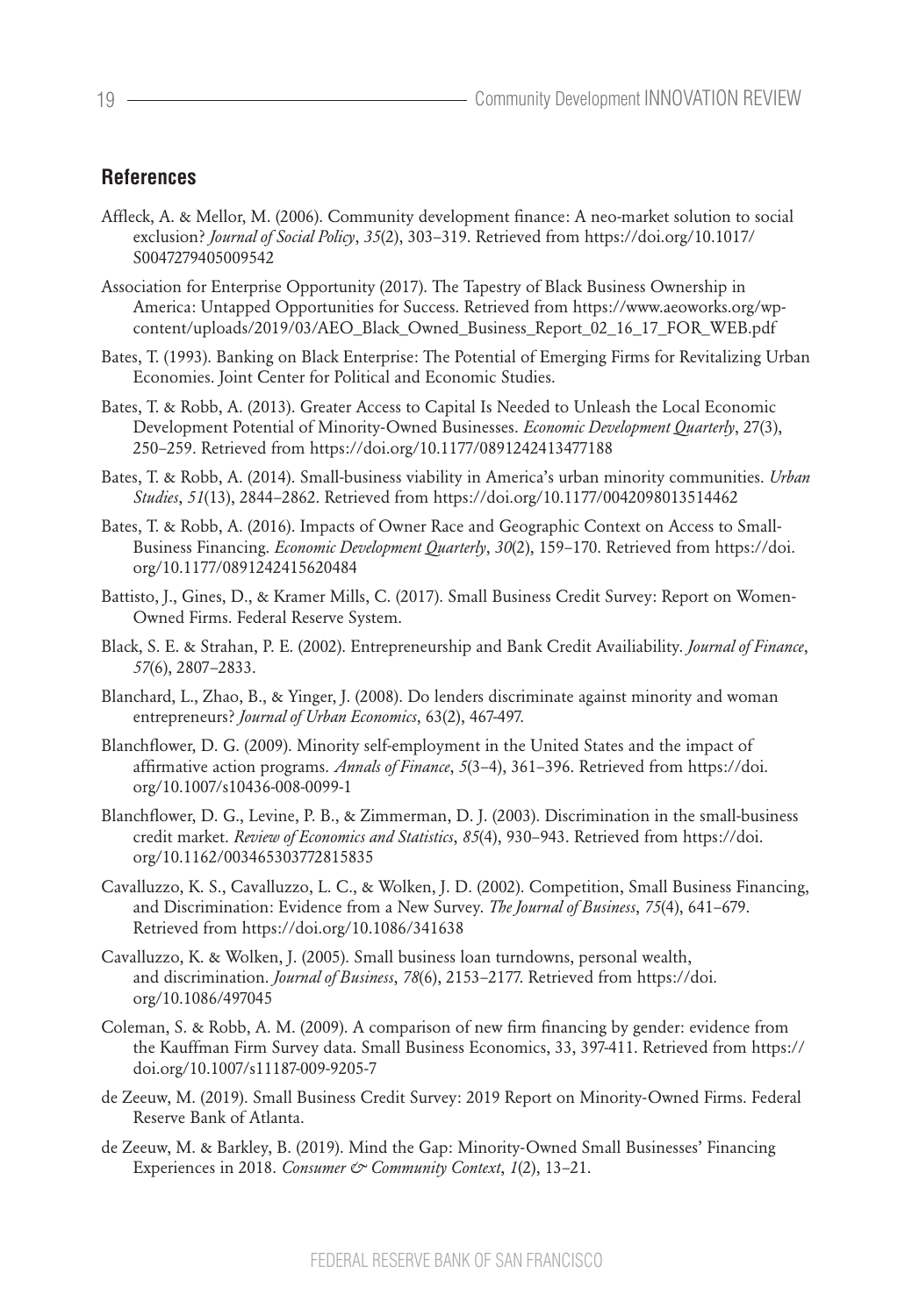- Esposito, N. (2019). Small Business Facts: Spotlight on Minority-Owned Employer Businesses. U.S. Small Business Administration: Office of Advocacy.
- Evans, D. S. & Jovanovic, B. (1989). An Estimated Model of Entrepreneurial Choice under Liquidity Constraints. *Journal of Political Economy*, *97*(4), 808. Retrieved from https://doi. org/10.1086/261629
- Fairlie, R. W. & Robb, A. M. (2009). Gender Differences in Business Performance: Evidence from the Characteristics of Business Owners Survey. *Small Business Economics*, *33*(4), 375-395.
- Federal Reserve Banks (2019a). *Report on Employer Firms: Small Business Credit Survey*. Retrieved from https://www.fedsmallbusiness.org/medialibrary/fedsmallbusiness/files/2019/sbcs-employer-firmsreport.pdf
- Federal Reserve Banks (2019b). *Small Business Credit Survey: Report on Minority-Owned Reports*.
- Federal Reserve Board of Governors (2019). *Perspectives from Main Street: Bank Branch Access in Rural Communities*.
- Gordon, A. (2005). The Creation of Homeownership: How New Deal Changes in Banking Regulation Simultaneously Made Homeownership Accessible to Whites and Out of Reach for Blacks. *The Yale Law Journal*, 115, 186.
- Harger, K. R., Ross, A., & Stephens, H. M. (2019). What matters the most for economic development? Evidence from the Community Development Financial Institutions Fund. *Papers in Regional Science*, *98*(2), 883–904. Retrieved from https://doi.org/10.1111/pirs.12396
- Henderson, L., Herring, C., Horton, H. D., & Thomas, M. (2015). Credit Where Credit is Due?: Race, Gender, and Discrimination in the Credit Scores of Business Startups. *The Review of Black Political Economy*, 42, 459-479.
- Immergluck, D. (2004). Credit to the Community: Community Reinvestment and Fair Lending Policy in the United States. M.E. Sharpe: New York, NY.
- Marshall, J. N. (2004). Financial Institutions in Disadvantaged Areas: A Comparative Analysis of Policies Encouraging Financial Inclusion in Britain and the United States. *Environment and Planning A: Economy and Space*, *36*(2), 241–261. Retrieved from https://doi.org/10.1068/a3664
- McKay, S., Terry, E., & Corcoran, E. W. (2017). Small Business Credit Survey: Report on Rural Employer Firms.
- Mitchell, K. & Pearce, D. K. (2011). Lending technologies, lending specialization, and minority access to small-business loans. *Small Business Economics*, 37(3), 277–304. Retrieved from https://doi. org/10.1007/s11187-009-9243-1
- Opportunity Finance Network (2019). Bank Investment Falls Short in Rural America: Reforms to the Community Reinvestment Act (CRA) Could Help. Retrieved from https://ofn.org/sites/default/ files/resources/PDFs/Policy%20Docs/2019/OPP\_054%20-%20One%20Pager%20Handout%20 CRA\_FINAL%20Feb%202019.pdf
- Porter, M. E. (2000). Location, Competition, and Economic Development: Local Clusters in a Global Economy. *Economic Development Quarterly*, *14*(1), 15–34. Retrieved from https://doi. org/10.1177/089124240001400105
- Robb, A., Barkley, B., & de Zeeuw, M. (2018). Mind the Gap: How Do Credit Market Experiences and Borrowing Patterns Differ for Minority-Owned Firms? Federal Reserve Bank of Atlanta, Community and Economic Development Discussion Papers. Retrieved from https://doi. org/10.29338/dp2018-03